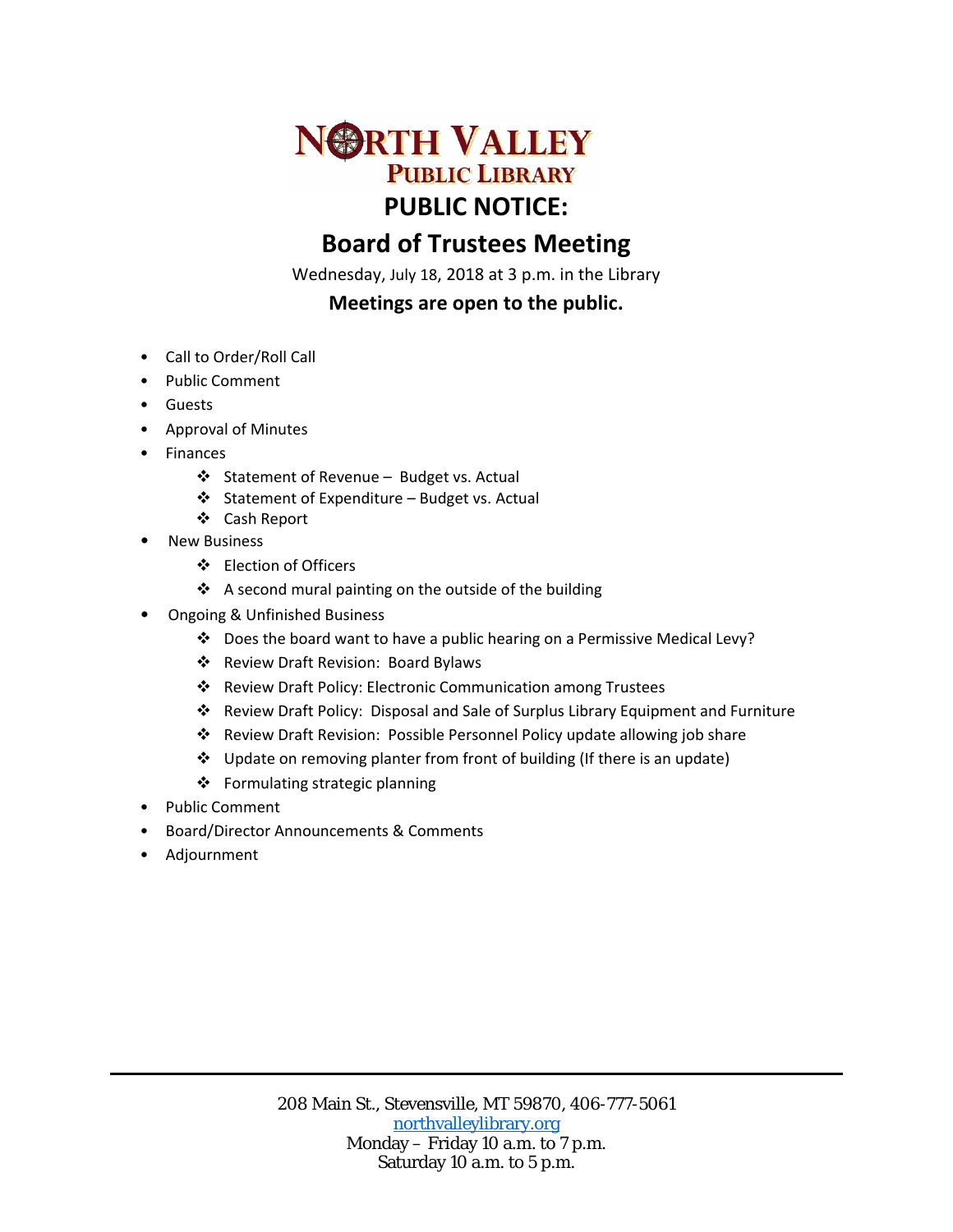North Valley Public Library Board of Trustees Meeting Wednesday, July 18, 2018 North Valley Library Community Room

Victoria Howell, Board Chairman Kim Tiplady, Board member Dianne Snediger, Board Member Caitlin Dunn, Board Member Leon Theroux, Board Member Denise Ard, Director

Victoria called the meeting to order at 2:59 p.m. All trustees were in attendance. Guest, Cheryle Wohlman, Stevensville High School Librarian, introduced herself to those board members that were not present at the previous meeting. She is doing a practicum at NVPL. She said she had an interesting time and will present a Harry Potter Teen Event on Friday, July 20.

Kim motioned to approve the minutes from last month, Caitlin seconded. The motion passed unanimously.

**Finances:** Denise said the levy money from May came in and was more than expected. Leon motioned to approve the finances, Dianne seconded. Motion passed unanimously.

#### **New Business:**

*Election of Offices* The board re-elected the current officers: Victoria as Chair, Caitlin as Vice-Chair and Kim as Secretary. Leon motioned to keep the slate of officers as they are, Kim seconded. The motion passed unanimously.

*Mural* The NVPL Foundation will pay for a second mural by Ken Daly on the outside of the building. It will be a Native American mural. Denise is waiting for approval from the Salish/Kootenai tribe. Caitlin motioned to approve a second mural, Kim seconded. The motion passed unanimously.

#### **Old Business:**

*Permissive Levy* The library is allowed to impose a Permissive Levy to cover the yearly increase in health insurance costs. Three full-time employees qualify for health insurance. The cost would be approximately 32 $\mathbb C$  for a household with a market value of \$200,000. The levy cannot be spent on anything else but increased health costs. A public hearing must be held before implementation. A public hearing must take place each year it is levied. Dianne moved to initiate the process to adopt a Permissive Levy, Leon seconded. The motion passed unanimously.

*Board Bylaws* The adoption of changes in the bylaws. A change of wording in Article 3, Section 4, to replace the word "with" to "within 30 days". In Article 4, the change will be "notice of the monthly meetings will submitted to a local newspaper" (replacing the "Bitterroot Star". In Article 6, Section 3, instead of the wording "as directed by the Chair" it will say, "when requested by the Chair".